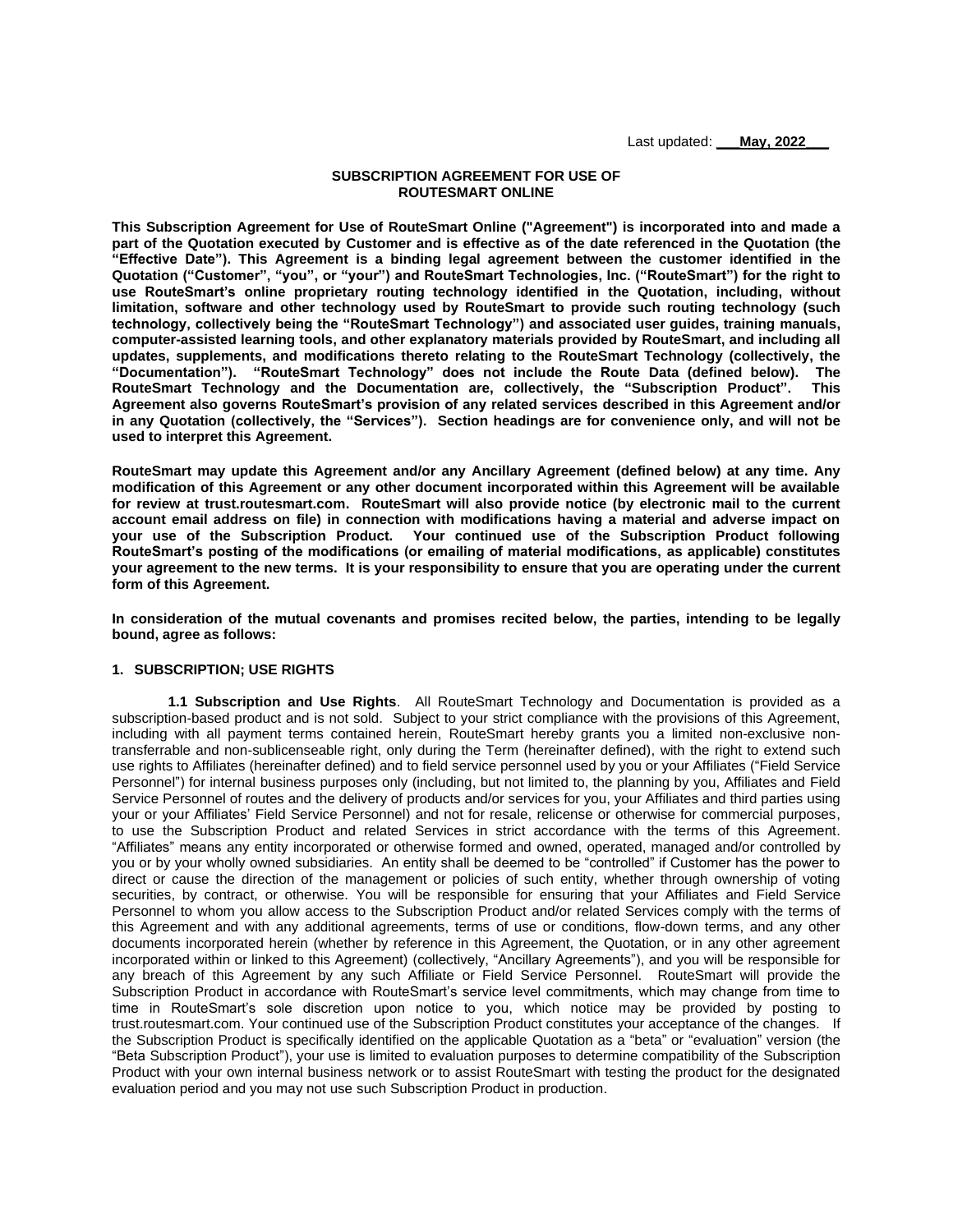**1.2 Restrictions.** The use rights granted in Section 1.1 above are subject to the restrictions in this Section 1.2 and your continuing compliance with the terms of this Agreement. Except as otherwise permitted under this Agreement, you may not (a) use the Subscription Product in combination with any software or equipment that is prohibited in the Documentation or the applicable Quotation; (b) authorize use of the Subscription Product by anyone other than you, your Affiliates or the Field Service Personnel unless such use is for your benefit (you are responsible for all acts and omissions of anyone that you authorize use of the Subscription Product through your account); (c) use the Subscription Product other than as permitted under this Agreement or access or use the Subscription Product through any technology or means other than that provided by RouteSmart; (d) separate the components of the Subscription Product for use individually or separate from the Subscription Product(s); (e) reverse engineer, decompile, or disassemble the Subscription Product; (f) create derivative works or reduce the Subscription Product object code to human readable form; (g) sell, rent, lease, lend, distribute, market or create a lien or security interest in the Subscription Product unless otherwise agreed to between you and RouteSmart; (h) sublicense or otherwise transfer the Subscription Product, (i) remove or obscure any proprietary notices, labels or markings included by RouteSmart in the Subscription Product; (j) use the Subscription Product to provide services to third parties, sell, license or otherwise commercialize outputs derived or realized from your use of the Subscription Product, license, sublicense, sell, resell, supply, rent, lease, transfer, assign, distribute, disseminate, time share, download, print, copy, circulate, publish, reproduce, or otherwise commercially exploit or make the Subscription Product available to anyone, or use the Subscription Product in a manner that gives you or any other person access to mass downloads or bulk feeds relating to or contained within the RouteSmart Technology and of content, data or other information provided therewith, including but not limited to numerical latitude or longitude coordinates, imagery; and visible map data ("Content"); (k) use the Subscription Product to send spam or otherwise unlawful email messages; (l) use the Subscription Product to send or store infringing, obscene, threatening, libelous or otherwise unlawful or tortious material, including material harmful to children or violative of third party privacy rights; (m) knowingly use the Subscription Product to send or store material containing any harmful computer code; (n) knowingly interfere with or disrupt the integrity or performance of all or any part of the Subscription Product, (o) attempt to circumvent the security features or otherwise gain unauthorized access to the Subscription Product; (p) modify, copy or create derivative works from the code for the Subscription Product; (q) create external Internet "links" (that is, links that are visible to the public) to or from the Subscription Product, "frame" or "mirror" any RouteSmart data or other material included in the Subscription Product; (r) disassemble, reverse engineer, or decompile the code for the Subscription Product in order to build a product or service that is competitive with the Subscription Product; (s) for High Risk Activities (being activities where the use or failure of the Subscription Product could lead to death, personal injury, or environmental damage, including (i) emergency response services; (ii) autonomous and semi-autonomous vehicle or drone control; (iii) vessel navigation; (iv) aviation; (v) air traffic control; or (vi) nuclear facilities operation); (t) for activities that are subject to the International Traffic in Arms Regulations (ITAR) maintained by the United States Department of State; (u) on behalf of or for the benefit of any entity or person who is legally prohibited from using the Subscription Product; (v) to transmit, store, or process Personal Data; or (w) benchmark the availability, performance and/or functionality of the Subscription Product, including without limitation, any output obtained or derived from the Subscription Product or use thereof for competitive or any other purpose.

**1.3 Your Responsibilities.** Upon completing the RouteSmart sign up process and subject to your continuing compliance with the provisions of this Agreement, RouteSmart grants you a non-exclusive, nontransferable license to access the Subscription Product and Content by providing an account defined by a username and a password. You are solely responsible for authenticating and administrating all user identifications and passwords for Affiliates and Field Service Personnel and your and their employees who use the Subscription Product and for all employee activities occurring through your account for such Subscription Product. You shall: (a) have sole responsibility for the accuracy, quality, integrity, legality, reliability, and propriety of all the data that you upload to the Subscription Product (collectively, the "Route Data"); and (b) use commercially reasonable efforts to prevent unauthorized access to or use of the Subscription Product through your password and notify RouteSmart immediately of any such unauthorized use that you become aware of, and (c) comply and ensure that your employees and nonemployee personnel and contractors comply with the terms of this Agreement and any subsequent terms imposed by RouteSmart with respect to the Subscription Product, as well as all laws, rules and regulations applicable to your use of the Subscription Product. RouteSmart will not be liable for any loss or damage arising from your failure to comply with these requirements. RouteSmart is not obligated to regularly monitor your use, data and/or anything you upload to the Subscription Product. However, it may remove any illegal material, including Route Data from RouteSmart's system at any time without liability to you, your users or any third party, provided that RouteSmart will notify you of such action.

**1.4 Reservation Of Rights/Ownership.** ALL RIGHTS IN THE SUBSCRIPTION PRODUCT NOT EXPRESSLY GRANTED IN THIS AGREEMENT ARE RESERVED BY ROUTESMART. The Subscription Product may be protected by United States and international copyright laws and treaties, as well as patent and other intellectual property laws and treaties. The RouteSmart Technology incorporates technology provided by third parties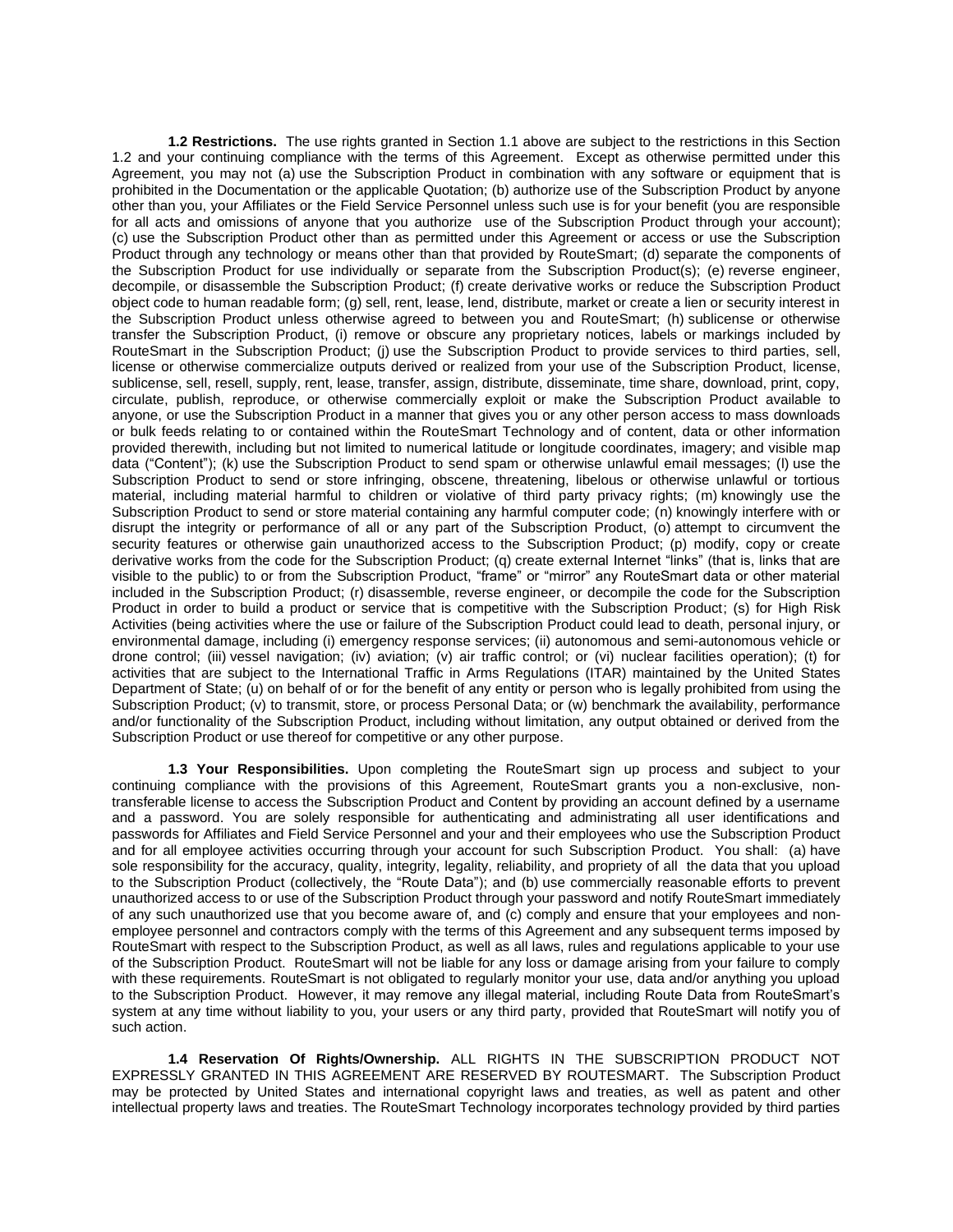("Third Party Technology") and your use of the RouteSmart Technology is conditioned upon your compliance with all applicable Third Party Technology flow-down terms and other conditions (available for review at trust.routesmart.com). Except for the limited rights granted by RouteSmart in Section 1.1, as between the parties, all title, copyright, patent and other proprietary rights, including trade secrets (if any), in and to all copies of the Subscription Product (including in all RouteSmart Technology and Third Party Technology) are owned solely and exclusively by RouteSmart or its suppliers as applicable. Except for the rights granted by you under Section 1.5, as between the parties, all title, copyright, patent and other proprietary rights, including trade secrets (if any), in and to all Route Data (as defined below) is owned solely and exclusively by you.

**1.5 Your Data.** You hereby grant to RouteSmart a nonexclusive, royalty-free, non-sublicensable right to access the Route Data solely as necessary to provide the Services, for system administration, to verify usage, including for billing and collection purposes, to contact you and/or, at RouteSmart's discretion, your Affiliates and Field Service Personnel and for analyzing usage and other trends, patterns, performance and statistical information, provided that RouteSmart will not disclose any Route Data or other data in a manner that permits such information to be identified with you, your Affiliates or any individual user. Notwithstanding anything to the contrary in this Agreement, RouteSmart will not make any changes to the Route Data without your consent which may be given via electronic mail or other method. In addition, if you notify RouteSmart that the use of any Route Data may cause liability to you, any Affiliate, RouteSmart or any third party, then RouteSmart will immediately cease all use of such Route Data.

**1.6 Documentation.** RouteSmart may revise the Documentation from time to time in RouteSmart's sole discretion upon notice to you, which notice may be provided by posting to trust.routesmart.com.

## **2. PROFESSIONAL AND TECHNICAL SERVICES**.

**2.1 Installation and Implementation Services.** RouteSmart agrees to perform installation and implementation Services as detailed and for the fees (if any) set forth in the Quotation defining the service engagement.

**2.2 Technical Support Services**. Technical and Support Services will be provided by RouteSmart in accordance with RouteSmart's then-current technical support services policy (the "Technical Support Services Policy") available for review at trust.routesmart.com, and for the fees set forth in the Quotation. Such Technical and Support Services are included in the subscription fees specified in the Quotation which may change from time to time in RouteSmart's sole discretion.

**2.3 Consulting and Professional Services**. In the event you request that RouteSmart provide consulting or other professional services to you, such Services shall be performed pursuant to a Quotation.

**2.4 Changes to Services.** Any changes to the Services must be agreed upon in writing by RouteSmart before such changes will be implemented. All advice, recommendations, opinions and/or modifications provided to you in connection with any Services of any nature or sort may be used by RouteSmart for any of its business purposes, along with all advice, recommendations, opinions and/or ideas for existing or future functionality relating to the Subscription Product and/or Services that you provide to RouteSmart from time to time.

# **3. FEES/INVOICING/PAYMENT.**

**3.1 Invoicing and Payment.** You agree to pay all fees and reimburse all expenses set forth and in accordance with the terms of each Quotation. RouteSmart will invoice you for the fees set forth in the applicable Quotation in accordance with the invoicing schedule in such Quotation. All fees and all expenses are exclusive of all taxes. You are solely responsible for the payment of all taxes due unless otherwise indicated in a Quotation (other than taxes assessed on RouteSmart's income) on the fees you pay to RouteSmart under this Agreement. If required under applicable law, you will provide RouteSmart with applicable tax identification information that RouteSmart may require to ensure its compliance with applicable tax regulations and authorities in applicable jurisdictions. You will be liable to pay (or reimburse RouteSmart for) any taxes, interest, penalties or fines arising out of any mis-declaration that you make.

**3.2 Suspension of Service**. If your account is overdue with respect to any payment, in addition to any of its other rights or remedies, RouteSmart reserves the right to suspend access to the Subscription Product and other Services provided to you without liability to you or your Affiliates and Field Service Personnel until such amounts are paid in full. Amounts payable, which remain unpaid thirty (30) days after the due date shall accrue interest at the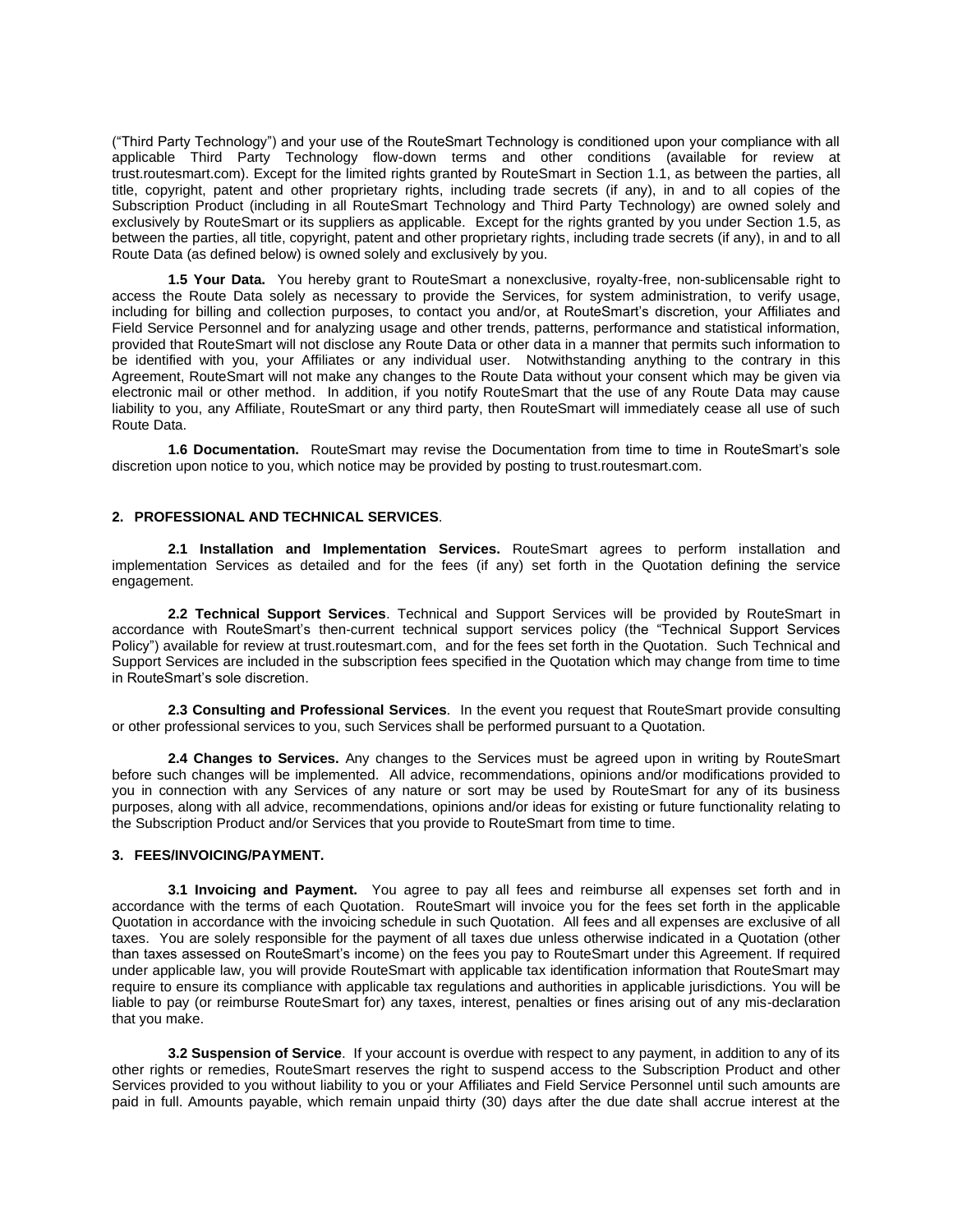lesser of 1.5% per month or the maximum rate permitted by law from the due date until such amount is paid in full. This contractual rate of interest shall continue to apply post-judgment, provided, however, if the contractual rate is lower than an applicable post-judgment statutory rate of interest, then the statutory rate of interest shall apply. You will be responsible for all reasonable expenses (including attorneys' fees) incurred by RouteSmart in collecting such delinguent amounts. You may, in good faith, dispute invoices or portions thereof, and in connection therewith will pay the undisputed portions of such invoices. You must state in writing your reason for disputing and withholding any or all of the charges invoiced. We will work with you in good faith for up to thirty (30) days to resolve such disputes before taking further action as provided under this Agreement. The foregoing rights are in addition to any other remedies available to RouteSmart under this Agreement or otherwise pursuant to law or equity.

## **4. TERM AND TERMINATION**.

**4.1 Evaluation Term.** If you have been given a Beta Subscription Product for evaluation or testing purposes, you, the Affiliates and the Field Service Personnel may use it for the designated period specified in the applicable Quotation only, and if none is specified, then sixty (60) days from the date you first receive the Beta Subscription Product, after which time your license to the Beta Subscription Product terminates and your use of such Beta Subscription Product may be blocked unless RouteSmart agrees, in its sole discretion, to extend your license. Even if your use is not blocked, you must stop using the Beta Subscription Product when the license term for such Beta Subscription Product ends. You may not use the Beta Subscription Product in a live or production environment if RouteSmart has provided it to you for evaluation and testing purposes. In such event, regardless of whether the Beta Subscription Product is a pre-release or commercial version, you may only use the Beta Subscription Product to determine its compatibility with and/or feasibility of use within your internal business network for the evaluation/test period designated by RouteSmart or to assist RouteSmart with pre-release testing.

**4.2 Term of Agreement.** The initial term of this Agreement will begin on the Effective Date and, unless earlier terminated in accordance with this Agreement, shall continue for the period stated in the applicable Quotation (the "Initial Term"). This Agreement shall renew if and as provided in the Quotation. The Initial Term and the Renewal Term(s) (if any) are, collectively, the "Term."

#### **4.3 Termination**

4.3.1 Termination for Cause. Either party may terminate this Agreement: (a) upon 30 days prior written notice if the other party materially breaches this Agreement and/or any Ancillary Agreement and such breach remains uncured at the expiration of such period (the "Cure Period"); or (b) if the other party becomes the subject of a petition in bankruptcy or any other proceeding relating to insolvency, receivership, liquidation or assignment for the benefit of creditors. In addition, RouteSmart may, without prejudice to any other rights it may have, terminate this Agreement and the licenses granted hereunder if you or any Affiliate are in breach of the license, confidentiality and/or proprietary rights provisions of this Agreement, or in the event of any default under any Ancillary Agreement or any other agreement between you and RouteSmart or RouteSmart's technology solutions providers. If RouteSmart provides you with written notice of a breach of this Agreement and/or any Ancillary Agreement, RouteSmart may suspend your access to the Subscription Product during the Cure Period until you cure such breach. In the event you breach this Agreement and/or any Ancillary Agreement, RouteSmart's right to suspend or terminate this Agreement and/or its provision of the Subscription Product and other Services shall not relieve you of your obligation to pay any accrued and unpaid fees due. In the event you terminate this Agreement for cause, you shall be entitled to a refund of any prepaid subscription fees that you paid to RouteSmart, pro-rated over the balance of the then-current billing period. Such refund shall be your sole and exclusive remedy for RouteSmart's failure to provide Services as provided in this Agreement.

4.3.2 Insolvency. If you become insolvent, take any step leading to cessation as a going concern, fail to pay your debts as they become due, or cease business operations continuously for longer than thirty (30) days, then RouteSmart may immediately terminate this Agreement on notice to you unless you immediately give RouteSmart adequate assurance of the future performance of this Agreement. If insolvency proceedings are commenced with respect to you, and if this Agreement has not otherwise terminated, then RouteSmart may suspend all further performance of this Agreement until you assume this Agreement and provide adequate assurance of performance thereof or reject this Agreement pursuant to Section 365 of the Bankruptcy Code or any similar or successor provision, it being agreed by the parties that this is an executory contract and that the Subscription Product shall be treated as "Intellectual Property" of RouteSmart under the provisions of the Bankruptcy Code. Any such suspension of further performance by RouteSmart pending your assumption or rejection will not be a breach of this Agreement, and will not affect RouteSmart's right to pursue or enforce any of its rights under this Agreement or otherwise. You acknowledge and agree that: (a) the licenses and rights granted in this Agreement to you are licenses and rights to "intellectual property" within the definition of Section 101(35A) of the Bankruptcy Code; (b) RouteSmart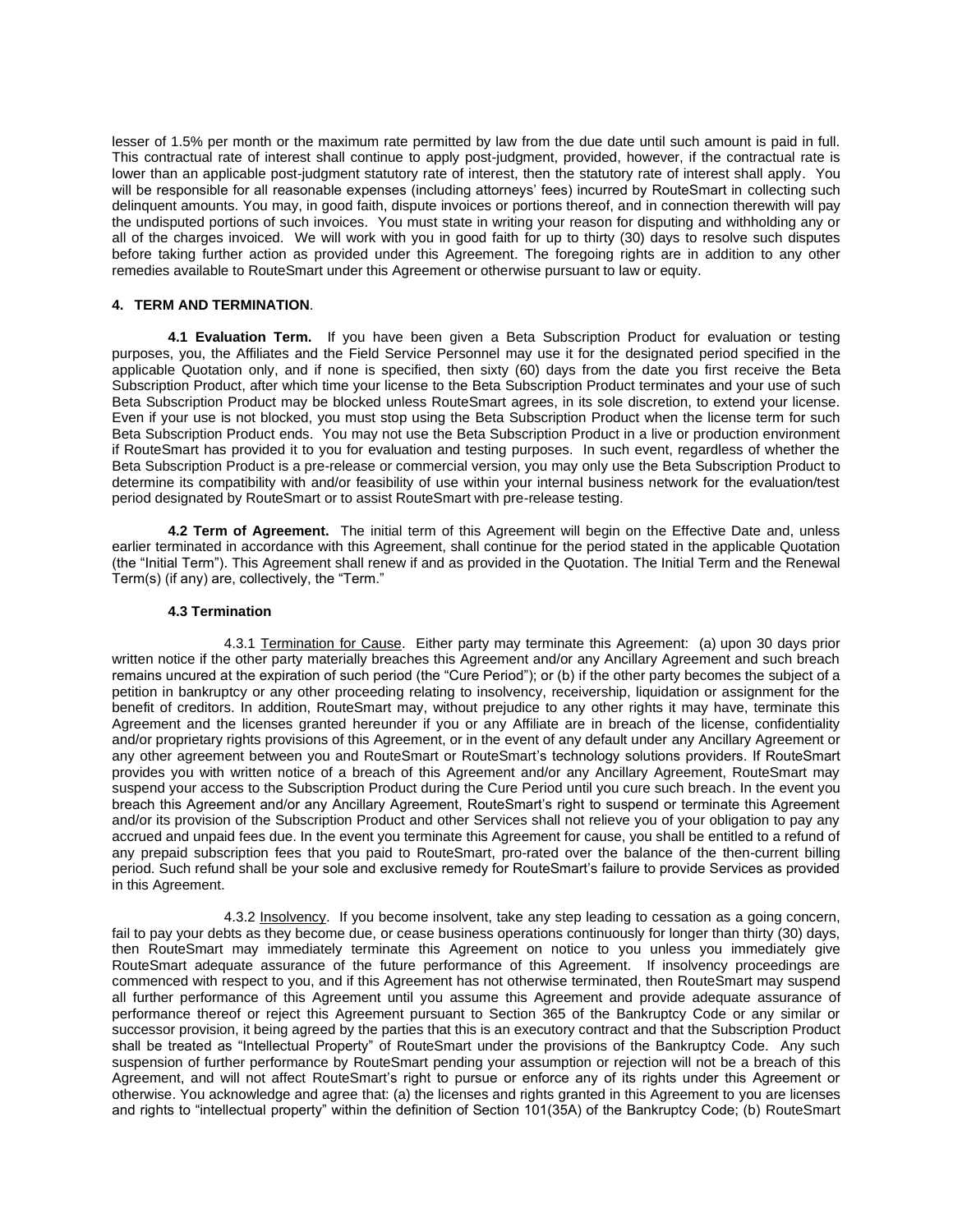will have such rights, pursuant to this Agreement, as a licensor under the Bankruptcy Code; (c) following an entry for an order for relief under the Bankruptcy Code, you (as debtor in possession) or the bankruptcy trustee will not interfere with the rights of RouteSmart as provided in this Agreement.

4.3.3 Termination by RouteSmart. In addition to the remaining provisions of this Section 4, RouteSmart may terminate this Agreement and your use of the RouteSmart Technology and Services, immediately upon notice to you, if RouteSmart believes, in its sole and absolute discretion, that you are in violation of the provisions of Section 1.2 and/or are engaging in activities or behavior that is competitive to RouteSmart and its business.

4.3.4 Termination for Convenience. Following the expiration of the Initial Term, you may terminate this Agreement, with or without cause, upon thirty (30) days prior written notice to RouteSmart. In addition, RouteSmart may terminate this Agreement at any time, with thirty (30) days' written notice. If RouteSmart terminates this Agreement pursuant to this Section 4.3.4, and provided that you are not in default under this Agreement (or any Ancillary Agreement of other agreement with RouteSmart), RouteSmart will refund to you any prepaid subscription fees that you paid to RouteSmart, pro-rated over the balance of the then—current billing period.

4.3.5 Fair Usage Policy. A "Fair Usage Policy" ("FUP") applies to all users of the Subscription Product and the current version of the FUP may be viewed at trust.routesmart.com.

4.3.6 Effect of Termination. Upon termination of this Agreement, you shall have no further right or license to access or use the Subscription Product and shall promptly stop accessing or using the Subscription Product. After the expiration or termination of this Agreement, RouteSmart may take such action as is reasonably necessary at any time to suspend/block such access without liability to you or your Affiliates and Field Service Personnel. For a thirty (30) day period beginning upon the expiration or termination of the Agreement RouteSmart will make available to you a file of the Route Data in a format to be mutually agreed upon by the parties. After such thirty (30) day period, RouteSmart shall have no obligation to maintain or provide the Route Data and shall thereafter, unless legally prohibited, delete the Route Data without liability or recourse. Sections 1.4, and 3 (with respect to unpaid amounts that accrued before the expiration or termination of this Agreement) through and including 9 shall survive any termination or expiration of this Agreement.

# **5. CONFIDENTIALITY AND SECURITY**.

**5.1 General**. Each party acknowledges that it may have access to Confidential Information of the other party. "Confidential Information" means any non-public information disclosed by one party to the other party in connection with this Agreement that is disclosed in writing, orally or by inspection and is identified in writing or orally during disclosure as "Confidential" or "Proprietary" or which the receiving party has reason to believe is treated as confidential by the other party. Notwithstanding anything to the contrary in this Agreement, "Confidential Information" shall not include information that the receiving party can demonstrate (a) is, as of the time of its disclosure, or thereafter becomes part of the public domain through a source other than the receiving party; (b) was known to the receiving party as of the time of its disclosure; (c) is independently developed by the receiving party without use of the disclosing party's Confidential Information; or (d) is subsequently learned from a third party that, to the receiving party's knowledge, is not under a confidentiality obligation to the disclosing party. The parties agree that (i) the Subscription Product, including all software code pertaining thereto and other Services is Confidential Information of RouteSmart and may contain proprietary information and trade secrets, and (ii) the Route Data is your Confidential Information. Each party agrees that it will not, during the Term and for one (1) year thereafter, disclose, to any third party any Confidential Information received from the other party other than as expressly permitted under this Agreement. Each party will be deemed to have met its obligations hereunder if it treats the other party's Confidential Information with the same degree of confidentiality it affords its own sensitive business information. Notwithstanding anything to the contrary in this Agreement, the receiving party may disclose Confidential Information of the other party pursuant to the requirements of a court or governmental agency or by operation of law, provided that it gives the disclosing party reasonable prior written notice sufficient to permit the disclosing party to contest such disclosure or seek a protective order.

**5.2 Route Data**. Notwithstanding anything to the contrary in this Agreement, RouteSmart will store all Route Data in a password-protected database and will use reasonable security measures (including, but not limited to, encryption, intrusion prevention systems, firewalls and other RouteSmart security measures), in accordance with industry standards, designed to protect against unauthorized access to, and accidental or unlawful loss or disclosure of, the Route Data.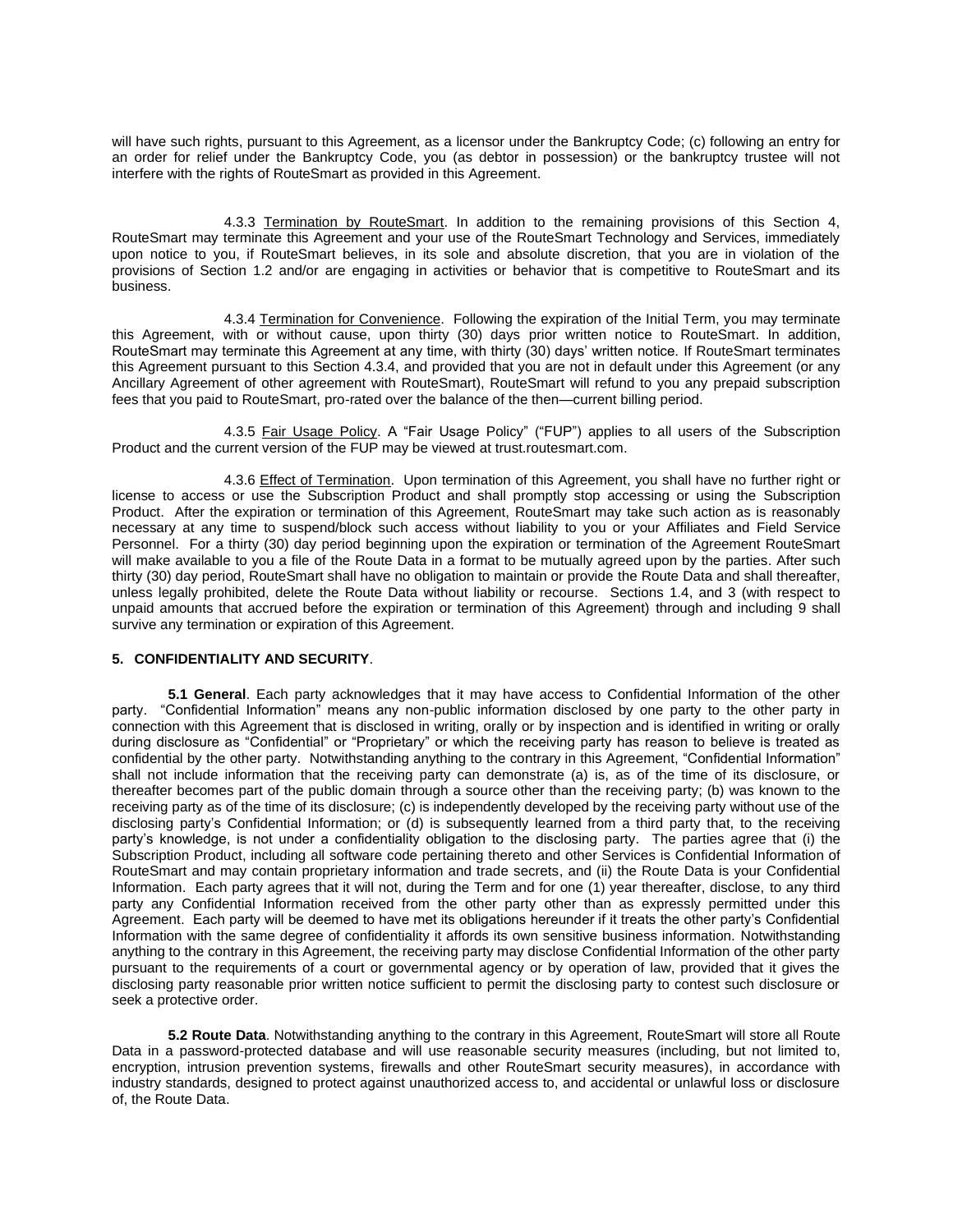**6. LIMITED WARRANTY/DISCLAIMER/LIABILITY LIMITS.** So long as you are in compliance with the terms of this Agreement and are current in the payment of all fees and costs:

**6.1 Operation of the Subscription Product**. RouteSmart represents and warrants that when used in accordance with the Documentation and in accordance with this Agreement, the Subscription Product will function substantially in conformity with the Documentation (the "Limited Warranty"). Your exclusive remedy and RouteSmart's entire liability for any claim under this Limited Warranty that you assert within the Limited Warranty period shall be limited, at RouteSmart's sole discretion, to either (i) repair, correction or a work-around for the Subscription Product pursuant to RouteSmart's then current Technical Support Services Policy; or (ii) return of any prepaid and unused fees received by RouteSmart for the Subscription Product, provided that you cease all use of the Subscription Product.

**6.2 Right to Grant Access**. RouteSmart represents and warrants that (a) it has all rights necessary to grant the use rights granted by RouteSmart under this Agreement; (b) the Subscription Product, the Services and any other materials provided by RouteSmart under this Agreement will not violate or infringe any United States registered patent or copyright; (c) RouteSmart will perform the Services in a professional and skillful manner, in accordance with industry standards; (d) RouteSmart maintains industry standard and protocols and procedures designed to (i) prevent unauthorized access to Route Data and the Subscription Product, (ii) prevent disabling devices including, but not limited to, codes, commands or instructions that may be used to access, alter, delete, damage or disable the network or software of you, your Affiliates or any third party (other than as installed by RouteSmart to prevent unauthorized use of the Subscription Product by you or your Affiliates or Field Service Personnel); and (e) RouteSmart has not received written notice that the Subscription Product violate any laws applicable to RouteSmart's business.

**6.3 Route Data**. You represent and warrant that you have all rights necessary to permit RouteSmart's access to the Route Data as described in this Agreement and that any RouteSmart Data that you provide under this Agreement was not obtained or developed in violation of any laws or regulations. You understand that the technical processing and transmission of the Subscription Product, including Route Data, may involve transmissions over various networks and changes to conform and adapt to technical requirements of connecting networks or devices. You acknowledge and agree that RouteSmart may preserve Route Data if required to do so by law or in the good faith belief that such preservation or disclosure is reasonably necessary to comply with legal process: enforce the terms of this Agreement or any other agreements relating to the Subscription Product and your use thereof, respond to claims that any Content violates the rights of third-parties, or to protect the rights, property, or personal safety of RouteSmart users and the public. You acknowledge and agree that the Service contains proprietary and confidential information that is protected by applicable intellectual property and other laws. You further acknowledge and agree that Content contained in, or information presented to you in connection with the Subscription Product is protected by copyrights, trademarks, service marks, patents or other proprietary rights and laws.

**6.4 Disclaimers**. Unfortunately, no data transmission over the Internet can be guaranteed to be 100% secure. RouteSmart cannot ensure or warrant the security of any information you transmit to or from our on-line products and services and you do so at your own risk. RouteSmart values its relationship with its customers and uses commercially available technology to safeguard any information, including personally identifiable information ("Personal Information") collected through the Subscription Product. Nevertheless, the internet is an open medium and no data transmission through the internet is completely secure. **Except with respect to geographic coordinate information, RouteSmart does not require access to Personal Information in order to provide the Subscription Product and RouteSmart does not proactively collect Personal Information. As such, RouteSmart does not guaranty or warranty the security of Personal Information, and RouteSmart assumes no responsibility or associated liability for access to, use, and/or storage and/or security of Personal Information that you may elect to transmit. You transmit Personal Information at your own risk. Unless you you purchase storage services in another jurisdiction (as stated in your Quotation), any Personal Information transmitted by or through you is stored in the United States, regardless of your country of origin and your connection to the Subscription Product is through and to servers located in the United States. Unless you have purchased extra-territorial storage services, any Personal Information you provide will be processed and maintained in the United States, pursuant to United States laws, on RouteSmart servers and/or other network systems operated by or for RouteSmart's benefit. If your country of origin has laws or regulations which require that Personal Information be received, used, transferred and/or saved in a manner different than as stated in this Agreement, then you are not authorized to provide such information to RouteSmart and/or through the Subscription Product, unless you purchase storage services in a location acceptable under the laws of your jurisdiction.**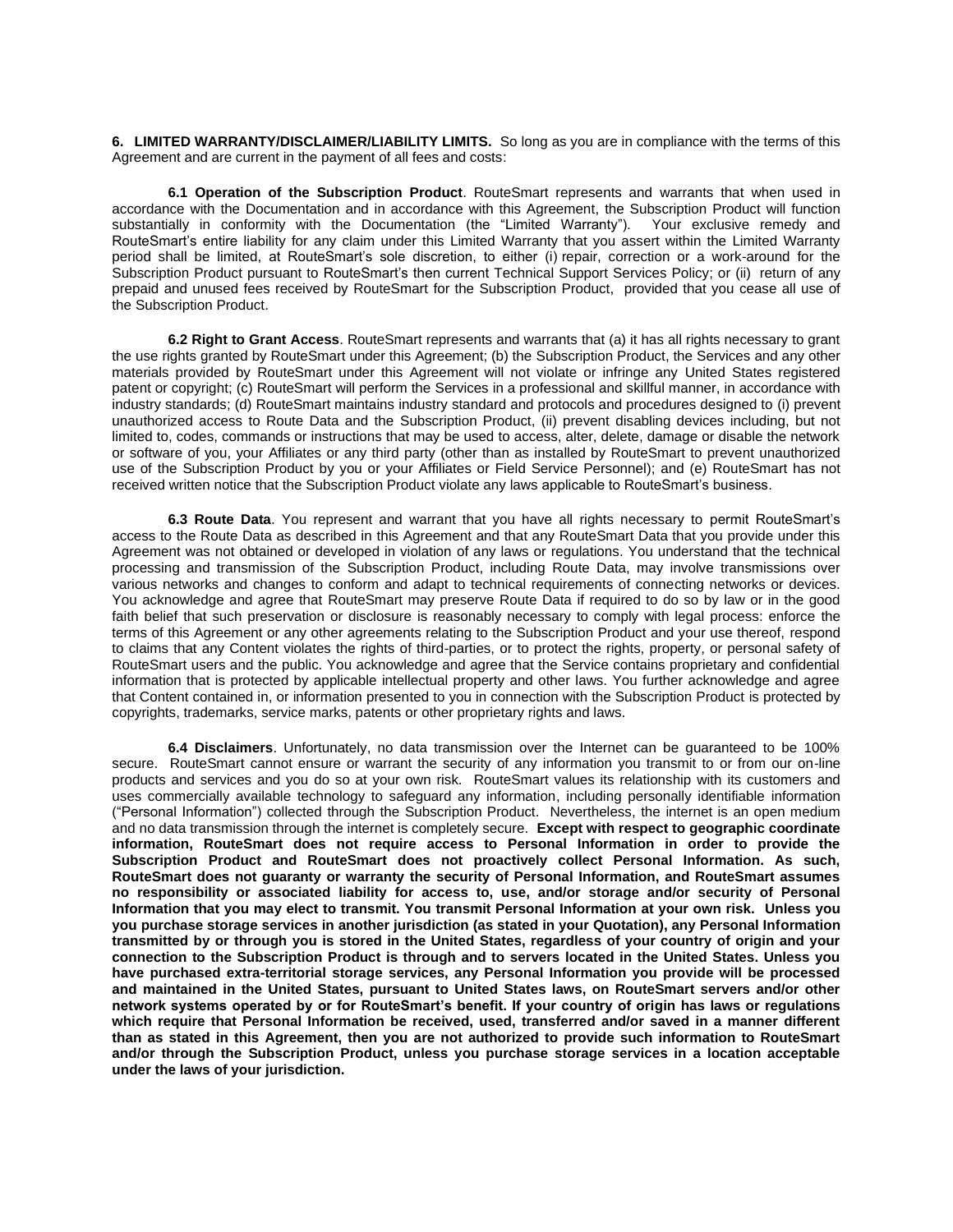**Your use of the Subscription Product and providing us with geographic coordinate information constitutes your confirmation that you have obtained such consent from your end users to this use to the extent required by applicable laws.** 

**6.5 LIMITATIONS. EXCEPT FOR ROUTESMART'S INDEMNIFICATION OBLIGATIONS, ROUTESMART'S LIABILITY TO YOU UNDER THIS AGREEMENT SHALL BE LIMITED TO THE TOTAL OF THE FEES YOU PAID DURING THE TWELVE (12) MONTHS IMMEDIATELY PRECEDING THE CLAIM. EXCEPT FOR ROUTESMART'S INDEMNIFICATION OBLIGATIONS, NEITHER ROUTESMART NOR ITS THIRD PARTIES SHALL BE LIABLE FOR ANY SPECIAL, INCIDENTAL, INDIRECT, PUNITIVE, EXEMPLARY OR CONSEQUENTIAL DAMAGES ARISING OUT OF THIS AGREEMENT, WHETHER IN AN ACTION OR ARISING OUT OF BREACH OF CONTRACT, TORT OR ANY OTHER CAUSE OF ACTION (SUCH AS THE USE OF OR INABILITY TO USE THE SUBSCRIPTION PRODUCT AND/OR DATA, OR THE PROVISION OF OR FAILURE TO PROVIDE CONSULTING OR SUPPORT SERVICES), EVEN IN THE EVENT OF FAULT, NEGLIGENCE OR MISREPRESENTATION AND EVEN IF ADVISED OF THE POSSIBILITY OF SUCH DAMAGES.** 

**7. DISCLAIMERS. ROUTESMART DATA HAS BEEN OBTAINED FROM SOURCES BELIEVED TO BE RELIABLE, BUT ITS ACCURACY AND COMPLETENESS ARE NOT GUARANTEED. DATA MAY CONTAIN NONCONFORMITIES, DEFECTS, ERRORS OR OMISSIONS. THE LIMITED WARRANTY CONTAINED IN THIS AGREEMENT SHALL NOT APPLY TO BETA SUBSCRIPTION PRODUCT. ALL BETA SUBSCRIPTION PRODUCTS ARE PROVIDED TO YOU "AS IS, WITH ALL FAULTS." WITHOUT LIMITING THE GENERALITY OF THE PRECEDING SENTENCE, EXCEPT AS OTHERWISE PROVIDED IN THIS AGREEMENT, ROUTESMART AND ITS LICENSOR(S) DO NOT WARRANT THAT THE DATA OR SUBSCRIPTION PRODUCT WILL MEET YOUR NEEDS OR EXPECTATIONS, THE USE OF THE DATA OR SUBSCRIPTION PRODUCT WILL BE UNINTERRUPTED, OR THAT ALL NONCONFORMITIES IN THE SUBSCRIPTION PRODUCT OR DATA CAN OR WILL BE CORRECTED. INFORMATION DERIVED FROM YOUR USE OF THE SUBSCRIPTION PRODUCT SHOULD NOT BE USED AS THE ONLY BASIS FOR DECISIONS WITH RESPECT TO YOUR BUSINESS OPERATIONS. YOU SHOULD ALWAYS VERIFY AND SUPPLEMENT ACTUAL RESULTS, INCLUDING BUT NOT LIMITED TO, MAP, SPATIAL, RASTER, AND TABULAR INFORMATION. ROUTESMART SPECIFICALLY DISCLAIMS ANY AND ALL LIABILITY FOR LOSSES, DAMAGES OF ANY NATURE, WHETHER DIRECT OR INDIRECT, TORT OR CONTRACT, FEES OR CLAIMS TO THE EXTENT ARISING OUT OF YOUR USE OF YOUR PASSWORDS, OR YOUR USE OF THE SUBSCRIPTION PRODUCT GENERALLY, IN A MANNER NOT PERMITTED UNDER THIS AGREEMENT. TO THE MAXIMUM EXTENT PERMITTED BY APPLICABLE LAW, EXCEPT FOR THE REPRESENTATIONS AND WARRANTIES IN SECTION 6, BOTH PARTIES DISCLAIM ALL WARRANTIES, WHETHER EXPRESS, IMPLIED OR STATUTORY, INCLUDING BUT NOT LIMITED TO WARRANTIES OF MERCHANTABILITY OR FITNESS FOR A PARTICULAR PURPOSE OR ANY PURPOSE, RELIABILITY, ACCURACY, TITLE AND NON-INFRINGEMENT. YOU ACKNOWLEDGE THAT THE INTERNET IS NOT ALWAYS SECURE AND MAY SOMETIMES GIVE RISE TO SECURITY RISKS.** 

# **8. INDEMNIFICATION.**

**8.1 Of You By RouteSmart for Infringement**. So long as you are in compliance with the terms of this Agreement and have paid all fees and costs when due, RouteSmart shall defend, indemnify, and hold you and your Affiliates, and the directors, officers, employees and agents of each of these, harmless from and against any damages, losses, liabilities, penalties, judgments, settlements, costs and expenses, (including, but not limited to, reasonable attorneys' fees) arising out of any third party claim (i) relating to RouteSmart's breach of Section 1.5, 5.1 and/or 5.2 of this Agreement; (ii) relating to RouteSmart's failure to comply with any law or regulation applicable to the Subscription Product, or the operation thereof; and/or (iii) alleging that the Subscription Product and/or Services (excluding Route Data), when used by you as permitted in this Agreement, infringes any United States patent, copyright, trade secret, trademark or any other intellectual property right. You will promptly give written notice of the claim to RouteSmart; provided, however, that failure to give prompt notice will not relieve RouteSmart of any liability hereunder (except to the extent RouteSmart has suffered actual material prejudice by such failure). RouteSmart will have sole control over the defense or settlement of any claim, provided that, without your prior written consent, RouteSmart will not enter into any settlement agreement that does not include as an unconditional term thereof the giving by the claimant or plaintiff to you a release from all liability with respect to the claim. In addition, you will provide to RouteSmart, at RouteSmart's cost, all reasonable assistance in the defense of the claim. Except as otherwise provided in the previous sentence, RouteSmart will not be responsible for any costs, expenses or compromise with respect to a claim for which you seek indemnification that are incurred or made by you without RouteSmart's prior written consent, such consent not to be unreasonably withheld or delayed. If RouteSmart believes that any part or component of any Subscription Product is or will become the subject of an infringement claim, or in the event that your use of the Subscription Product is or may be enjoined, RouteSmart, at its own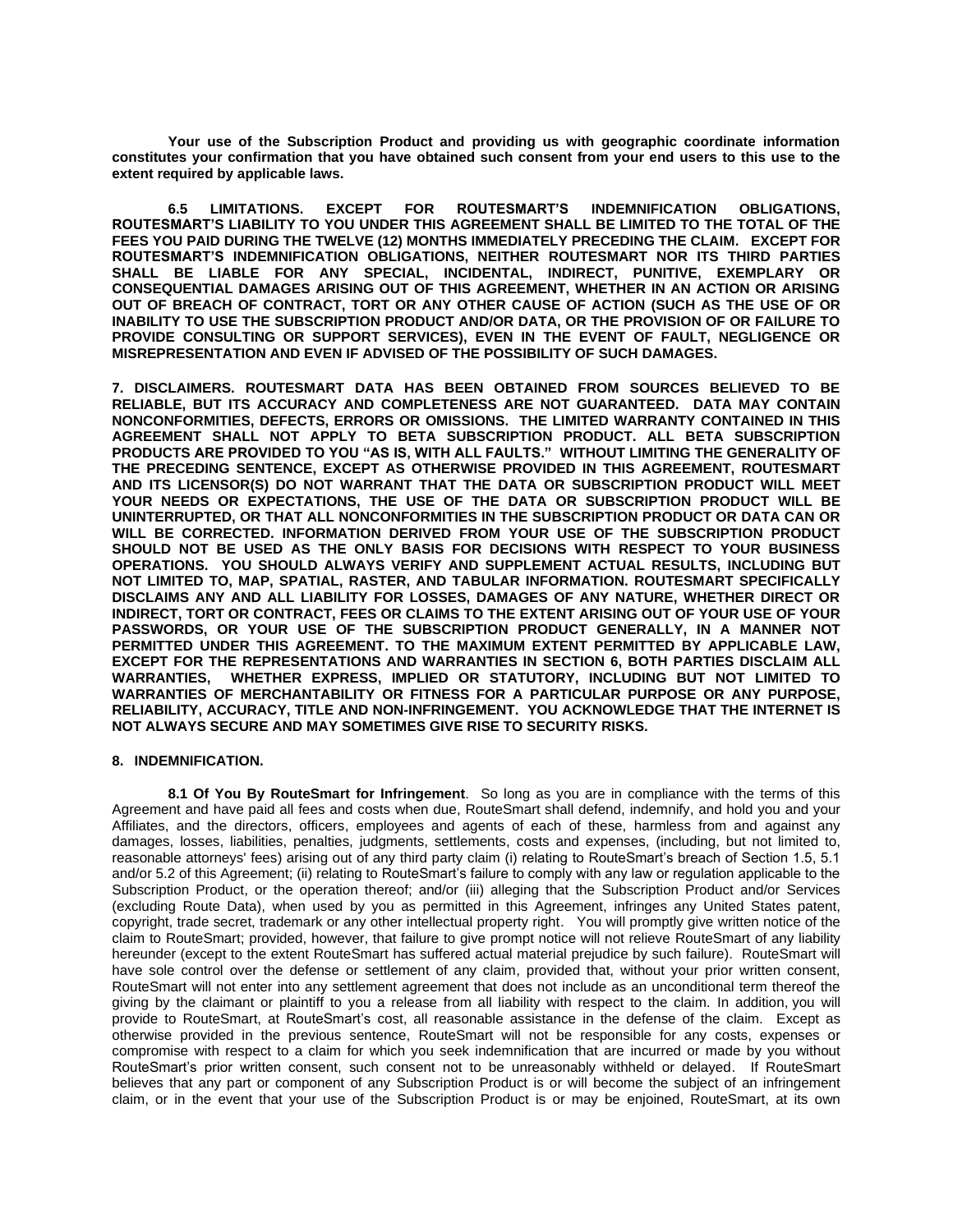expense and in its reasonable discretion, may (in addition to its indemnification obligations) either (i) obtain the right for you, the Affiliates and the Field Service Personnel to continue using the Subscription Product or (ii) modify the Subscription Product to make it noninfringing while maintaining substantially similar functionality. If neither of such alternatives is commercially practical in RouteSmart's reasonable discretion, then RouteSmart may terminate this Agreement as to the infringing Subscription Product and will promptly refund to you the fees pre-paid by you for the Subscription Product after the Effective Date**.** The provisions of this Section notwithstanding, RouteSmart shall have no indemnification obligation or liability for any infringement claim to the extent that such claim is based on (a) any Route Data that you provide under this Agreement or your failure to comply with any law or regulation applicable to the Route Data and/or your use of the Subscription Product; (b) your breach of this Agreement; (c) use of the Subscription Product in combination with any items not supplied or approved by RouteSmart; (d) material alteration of the Subscription Product by you, your Affiliates, Field Service Personnel or any third party acting on your behalf; (e) continuation by you or your Affiliates or Field Service Personnel of infringing activity relating to your use of the Subscription Product after you have been notified in writing of the infringement; or (f) use or continued use of a release of the Subscription Product that is not the most current release of the Subscription Product that RouteSmart provided to you before the infringement occurred, if the infringement would have been avoided by the use of such most current release. THIS SECTION 8.1 STATES THE ENTIRE OBLIGATION OF ROUTESMART WITH RESPECT TO INFRINGEMENT OR ALLEGATION OF INFRINGEMENT OF INTELLECTUAL PROPERTY RIGHTS OF ANY THIRD PARTY.

**8.2 Of RouteSmart By You**. You shall defend, indemnify and hold RouteSmart and its directors, officers, employees and agents harmless against any damages, losses, liabilities, penalties, judgments, settlements, costs and expenses (including, but not limited to, reasonable attorneys' fees) arising out of any third party claim (a) relating to your breach or alleged breach of any of your representations, warranties, covenants or obligations under this Agreement including the provisions of Sections 5.1 and Section 9.3 hereof; (b) relating to your failure to comply with the provisions of this Agreement or any Ancillary Agreements pertaining to the Subscription Product, any law or regulation applicable to the Route Data and/or your use of the Subscription Product or the operation thereof; (c) alleging that the Route Data (as provided by you and used by RouteSmart as permitted under this Agreement) any patent, copyright, trade secret, trademark or any other intellectual property right; and/or (d) to the extent that an infringement claim arises out of your continuation by you or your Affiliates of infringing activity relating to your use of the Subscription Product after you have been notified in writing of the infringement;. RouteSmart will promptly give written notice of the claim to you; provided, however, that failure to give prompt notice will not relieve you of any liability hereunder (except to the extent you have suffered actual material prejudice by such failure). You will have sole control of the defense and settlement of the claim; provided that, without RouteSmart's prior written consent, you will not enter into any settlement agreement that does not include as an unconditional term thereof the giving by the claimant or plaintiff to RouteSmart a release from all liability with respect to the claim. In addition, RouteSmart will provide to you, at your cost, all reasonable assistance in the defense of the claim. Except as otherwise provided in the previous sentence, you will not be responsible for any costs, expenses or compromise with respect to a claim for which RouteSmart seeks indemnification that are incurred or made by RouteSmart without your prior written consent, such consent not to be unreasonably withheld or delayed. You will not be responsible for any settlement of an indemnified claim made by RouteSmart without your prior written consent. THIS SECTION 8.2 STATES THE ENTIRE OBLIGATION OF YOU WITH RESPECT TO INFRINGEMENT OR ALLEGATION OF INFRINGEMENT OF INTELLECTUAL PROPERTY RIGHTS OF ANY THIRD PARTY.

## **9. MISCELLANEOUS.**

## **9.1 Governing Law; Venue**.

**9.1.1** For U.S. City, County, and State Government Entities. If you are a U.S. city, county or state government entity, then the Agreement is silent regarding governing law and venue.

**9.1.2** For U.S. Federal Government Entities. If you are a U.S. Federal Government entity then the following applies: ALL CLAIMS ARISING OUT OF OR RELATING TO THIS AGREEMENT OR THE SERVICES WILL BE GOVERNED BY THE LAWS OF THE UNITED STATES OF AMERICA, EXCLUDING ITS CONFLICT OF LAWS RULES. SOLELY TO THE EXTENT PERMITTED BY FEDERAL LAW: (I) THE LAWS OF THE STATE OF NEW YORK (EXCLUDING NEW YORK'S CONFLICT OF LAWS RULES) WILL APPLY IN THE ABSENCE OF APPLICABLE FEDERAL LAW; AND (II) FOR ALL CLAIMS ARISING OUT OF OR RELATING TO THIS AGREEMENT OR THE SERVICES, THE PARTIES CONSENT TO PERSONAL JURISDICTION IN, AND THE EXCLUSIVE VENUE OF, THE COURTS IN HOWARD COUNTY, MARYLAND.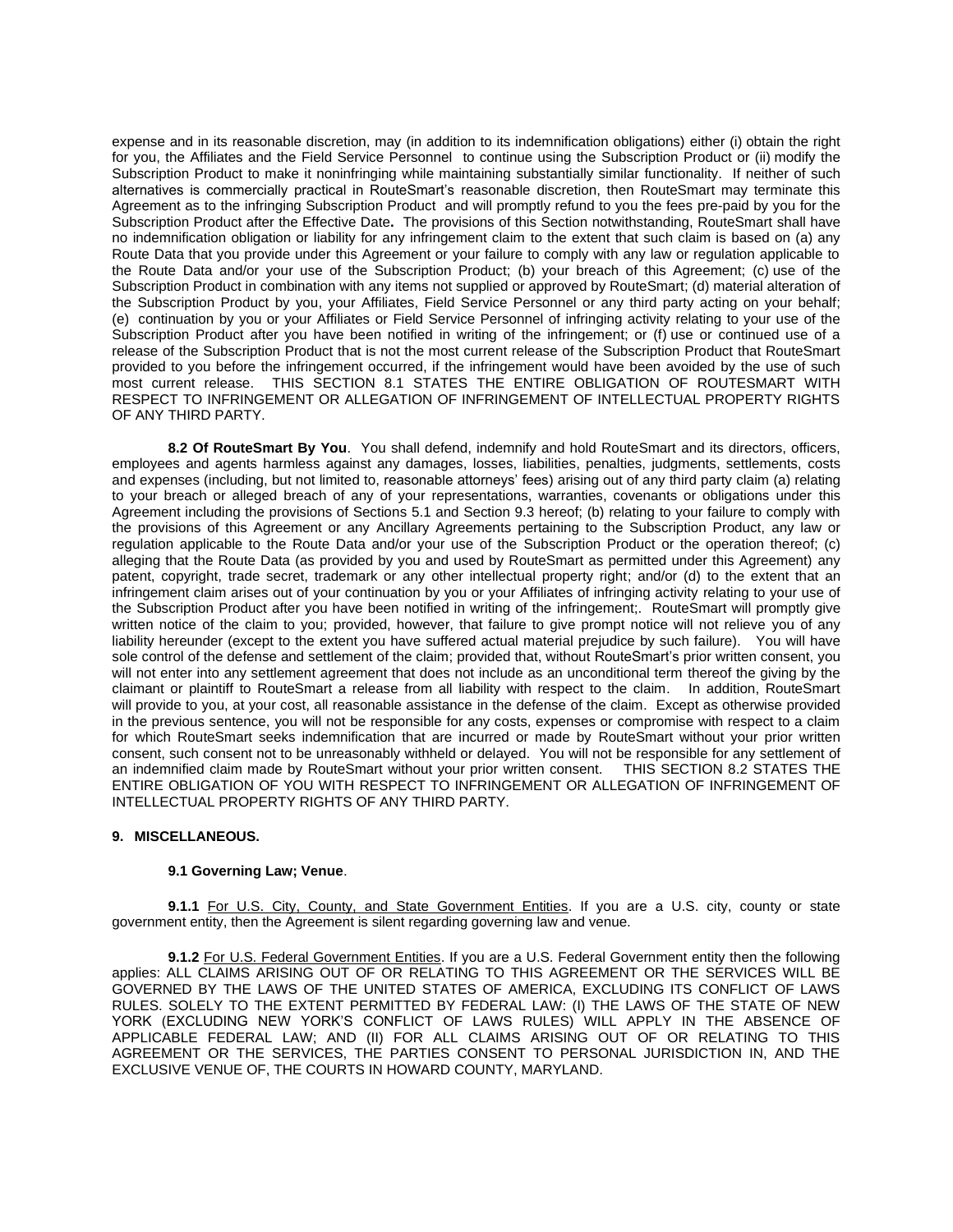**9.1.3** For All Other U.S. Entities. If you are an entity located in the United States of America, Its Possessions, and Territories and not subject to the provisions of Section 9.1.1 or 9.1.2, then the following applies: ALL CLAIMS ARISING OUT OF OR RELATING TO THIS AGREEMENT OR THE SERVICES WILL BE GOVERNED BY NEW YORK'S LAW, EXCLUDING THAT STATE'S CONFLICT OF LAWS RULES, AND WILL BE LITIGATED EXCLUSIVELY IN THE FEDERAL OR STATE COURTS OF HOWARD COUNTY, MARYLAND, USA; THE PARTIES CONSENT TO PERSONAL JURISDICTION IN THOSE COURTS.

**9.1.4** For All Other Entities. If you are an entity not located in the United States of America, Its Possessions, and Territories, then the following applies: ALL DISPUTES ARISING IN CONNECTION WITH THIS AGREEMENT THAT CANNOT BE SETTLED THROUGH GOOD FAITH DISPUTE RESOLUTION EFFORTS AND NEGOTIATION BETWEEN THE PARTIES SHALL BE FINALLY SETTLED UNDER THE RULES OF ARBITRATION OF THE INTERNATIONAL CHAMBER OF COMMERCE BY ONE (1) ARBITRATOR FLUENT IN THE ENGLISH LANGUAGE AND WITH SIGNIFICANT EXPERIENCE IN THE SOFTWARE AND CLOUD SERVICES INDUSTRY, APPOINTED IN ACCORDANCE WITH SAID RULES. THE LANGUAGE OF THE ARBITRATION SHALL BE IN ENGLISH. THE PLACE OF THE ARBITRATION SHALL BE AT A MUTUALLY AGREED LOCATION AND IF THE PARTIES CANNOT REACH AGREEMENT, THE PLACE OF ARBITRATION SHALL BE AT THE HAGUE. This Agreement shall not be governed by the United Nations Convention on Contracts for the International Sale of Goods, the application of which is expressly excluded. Either party shall, at the request of the other, make available documents or witnesses relevant to the major aspects of the dispute subject to ROUTESMART'S right to maintain the secrecy of its Confidential Information.

**9.2 Waiver of Jury Trial**. THE PARTIES SPECIFICALLY WAIVE ANY RIGHT TO TRIAL BY JURY IN ANY COURT WITH RESPECT TO ANY CONTRACTUAL, TORTIOUS, OR STATUTORY CLAIM, COUNTERCLAIM, OR CROSS-CLAIM AGAINST THE OTHER ARISING OUT OF OR CONNECTED IN ANY WAY TO THIS AGREEMENT, BECAUSE THE PARTIES HERETO, BOTH OF WHOM ARE REPRESENTED BY COUNSEL, BELIEVE THAT THE COMPLEX COMMERCIAL AND PROFESSIONAL ASPECTS OF THEIR DEALINGS WITH ONE ANOTHER MAKE A JURY DETERMINATION NEITHER DESIRABLE NOR APPROPRIATE.

**9.3 Equitable Relief**. You agree that RouteSmart may seek equitable relief, including preliminary and permanent injunction, in any court of competent jurisdiction to prevent or enjoin misappropriation, misuse, unauthorized disclosure or infringement of any intellectual property rights and/or Confidential Information in addition to any other remedies or damages to which it may be entitled. You agree that RouteSmart has the right to audit your compliance with this Agreement on thirty (30) days' advance written notice during normal business hours, provided that such audit does not unreasonably interfere with your or any of your Affiliate's business operations.

**9.4 Export Controls**. RouteSmart represents that the Subscription Product is subject to U.S. export control laws and regulations. You agree to comply with all applicable U.S. export laws applicable to the Subscription Product. If you or any end user of the Subscription Product is an agency or department of the United States government ("Government"), the use, duplication, reproduction, release, modification, disclosure or transfer of the Subscription Product, in whole or in part, of any kind including but not limited to technical data, manuals or Documentation, is limited by and in accordance with this Agreement as "restricted computer software" in accordance with FAR 27.401 and 27.405(b)(2) for civilian agencies, and is limited by and in accordance with this Agreement as "commercial computer software" in accordance with DFAR Supplement 227.7202-3 for military agencies as may be amended from time to time or as replaced or succeeded by substantially similar regulations. Use of the Subscription Product by the Government constitutes acknowledgment of RouteSmart's proprietary rights therein. Contractor or manufacturer is RouteSmart Technologies, Inc. You represent that neither you nor any of your subsidiaries or, to your knowledge, any of your directors, officers, employees, agents, affiliates or representatives is an individual or entity ("Person") currently the subject of any sanctions administered or enforced by the United States Department of Treasury's Office of Foreign Assets Control ("OFAC"), or other relevant sanctions authority (collectively, "Sanctions"), nor are you located, organized or resident in a country or territory that is the subject of Sanctions; and you represent and covenant that you have not knowingly engaged in, are not now knowingly engaged in, and shall not engage in, any dealings or transactions with any Person, or in any country or territory, that is the subject of Sanctions, unless allowable under applicable law, rule or regulations.

**9.5 Assignment**. Neither party may assign or otherwise transfer this Agreement (or related Quotation) its rights, duties or obligations under this Agreement whether in a sale of assets or stock of the transferring party, merger, or otherwise by operation of law in whole or in part, without the other party's prior written consent, except that RouteSmart may assign this Agreement in its entirety to any purchaser of all or substantially all business or assets pertaining to the line of business to which this Agreement relates or to any subsidiary business without approval.